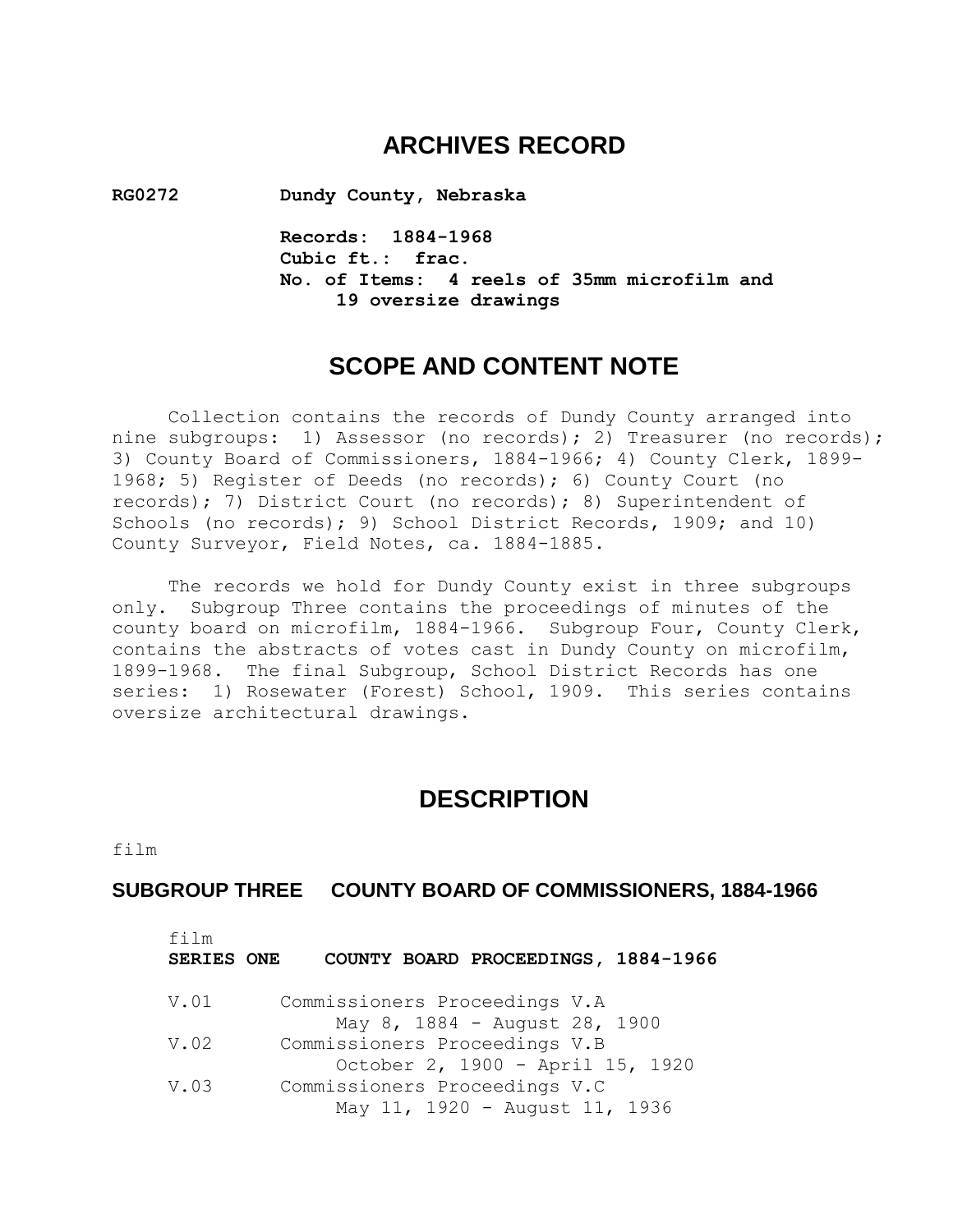#### **RG0272 Dundy County, Nebraska** i

ADDED ENTRIES:

COUNTY BOARD MINUTES--DUNDY COUNTY (NEB.) ELECTION RECORDS--NEBRASKA--DUNDY COUNTY (NEB.) SCHOOLS--NEBRASKA--ARCHITECTURE--DUNDY COUNTY (NEB.)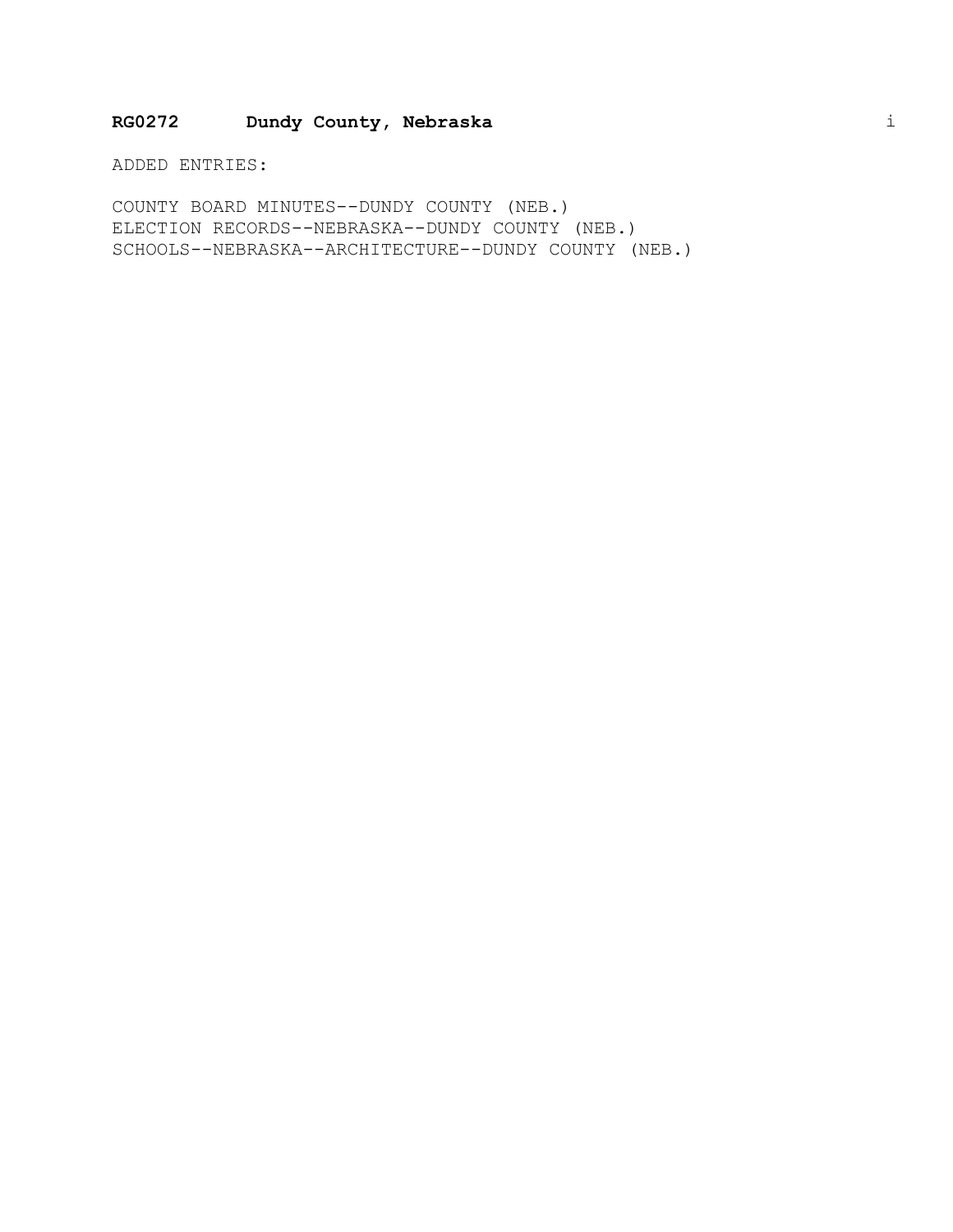film

# **SUBGROUP THREE COUNTY BOARD OF COMMISSIONERS, 1884-1966**

| film<br>SERIES ONE                          | COUNTY BOARD PROCEEDINGS, 1884-1966                                                                                                      |
|---------------------------------------------|------------------------------------------------------------------------------------------------------------------------------------------|
| V.04                                        | Commissioners Proceedings V.D<br>August 12, 1936 - April 10, 1952                                                                        |
| V.05                                        | Commissioners Proceedings V.E<br>April 10, 1952 - October 24, 1952                                                                       |
| film<br><b>SERIES ONE</b>                   | COUNTY BOARD PROCEEDINGS - MICROFILM RECORD<br>MP3222 (1978)                                                                             |
| Reel #1<br>758 images<br>1516 pp<br>#18,433 | Commissioners Proceedings V.A, p.1<br>May 8, 1884<br>thru<br>Commissioners Proceedings V.C, p.199<br>March 30, 1925                      |
| Reel #2<br>826 images<br>1652 pp<br>#18,434 | Commissioners Proceedings V.C cont., p.200<br>March 30, 1925 cont.<br>thru<br>Commissioners Proceedings V.E, p.431<br>January 19, 1961   |
|                                             | CORRECTIONS:<br>V.C, p.600 misnumbered 689<br>V.D, pp.689-690 out of order at p.48<br>V.D, p.60, frame 424 should be p.330B              |
| Reel #3<br>156 images<br>512 pp<br>#18,435  | Commissioners Proceedings, V.E cont., p.432<br>January 19, 1961<br>thru<br>Commissioners Proceedings, V.E (complete)<br>October 24, 1966 |